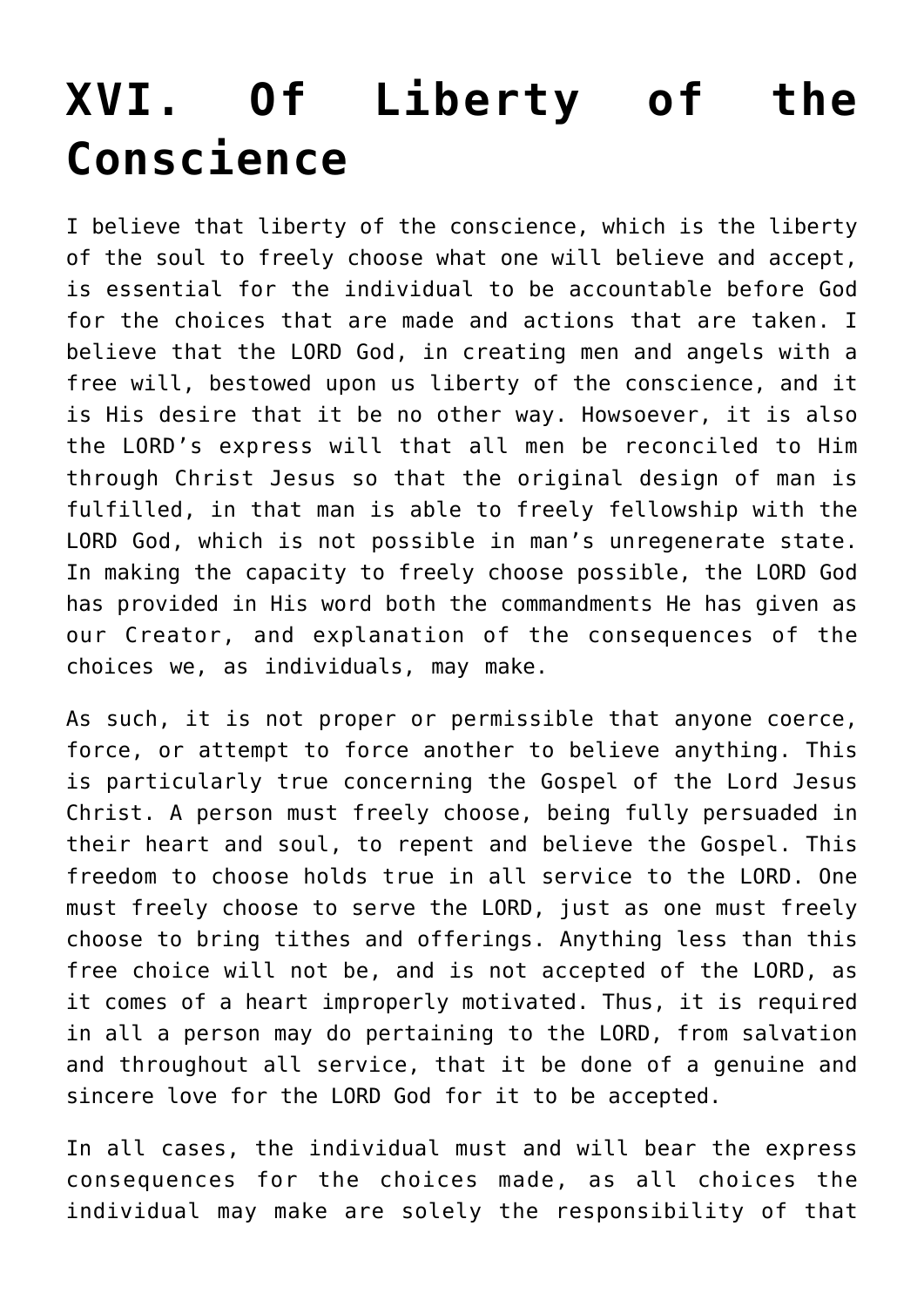person, even if it appears the choice were made under duress.

## **References**

*Isaiah 1:18; Proverbs 3:31-32; Leviticus 1:1-3; II Corinthians 9:7; Genesis 4:6-7; Deuteronomy 30:15-20; Joshua 24:15; Romans 4:16-21; II Kings 17:13-15; Proverbs 1:20-30; Jeremiah 6:16; Ezekiel 33:10-11; II Peter 3:9; Ezekiel 18:1-4; Ezekiel 18:20; Matthew 23:37-38; Acts 7:51-53; Hebrews 9:27; Galatians 5:13-14; I Peter 5:5-7; Isaiah 56:1-7; Revelation 22:12-17.*

## **Scriptures:**

Come now, and let us reason together, saith the LORD: though your sins be as scarlet, they shall be as white as snow; though they be red like crimson, they shall be as wool. *(Isaiah 1:18)* Envy thou not the oppressor, and choose none of his ways. For the froward *is* abomination to the LORD: but his secret *is* with the righteous. *(Proverbs 3:31-32)*

And the LORD called unto Moses, and spake unto him out of the tabernacle of the congregation, saying, Speak unto the children of Israel, and say unto them, If any man of you bring an offering unto the LORD, ye shall bring your offering of the cattle, *even* of the herd, and of the flock. If his offering *be* a burnt sacrifice of the herd, let him offer a male without blemish: he shall offer it of his own voluntary will at the door of the tabernacle of the congregation before the LORD. *(Leviticus 1:1-3)*

Every man according as he purposeth in his heart, *so let him give*; not grudgingly, or of necessity: for God loveth a cheerful giver. *(II Corinthians 9:7)*

And the LORD said unto Cain, Why art thou wroth? and why is thy countenance fallen? If thou doest well, shalt thou not be accepted? and if thou doest not well, sin lieth at the door. And unto thee *shall be* his desire, and thou shalt rule over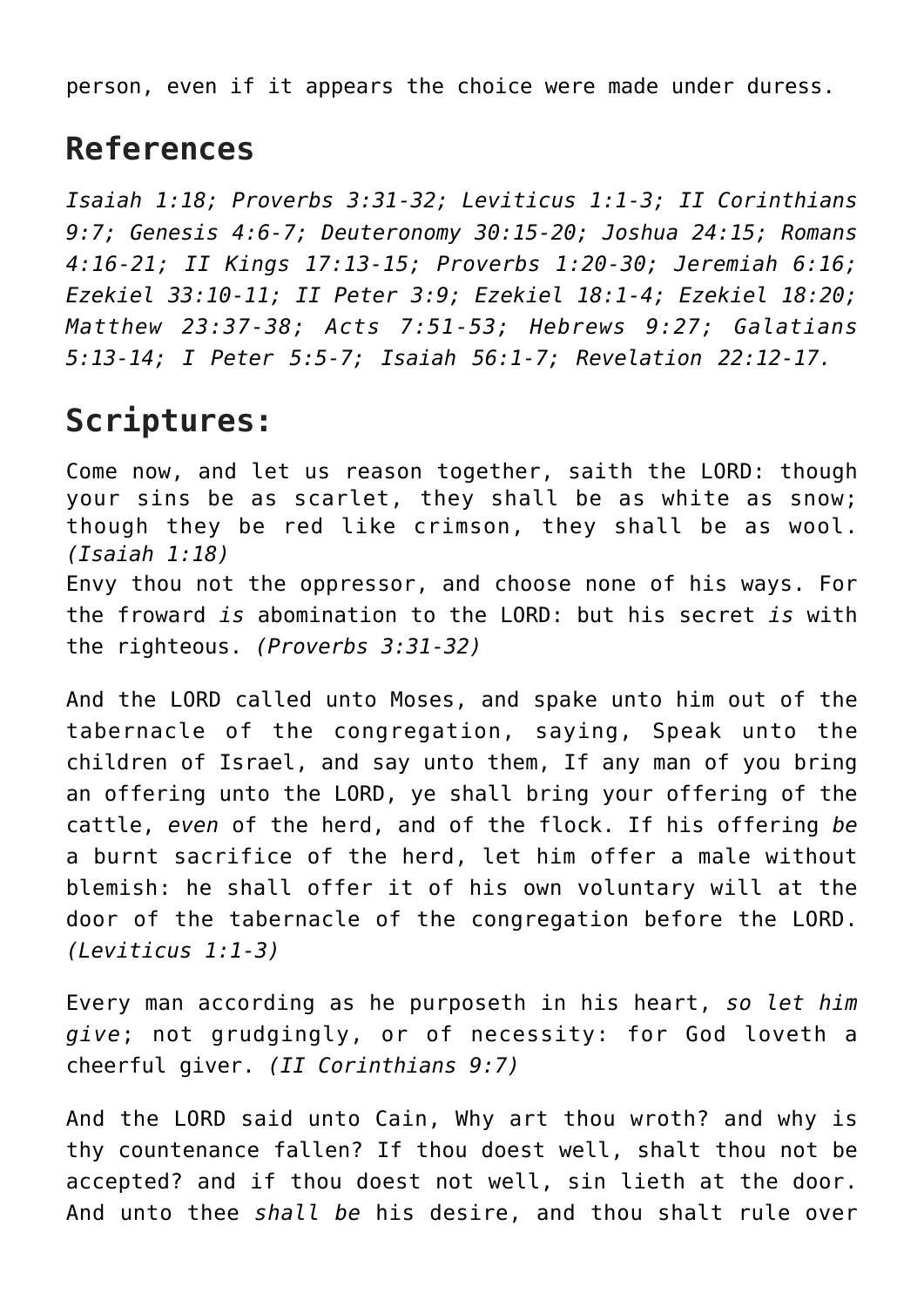him. *(Genesis 4:6-7)*

See, I have set before thee this day life and good, and death and evil; In that I command thee this day to love the LORD thy God, to walk in his ways, and to keep his commandments and his statutes and his judgments, that thou mayest live and multiply: and the LORD thy God shall bless thee in the land whither thou goest to possess it. But if thine heart turn away, so that thou wilt not hear, but shalt be drawn away, and worship other gods, and serve them; I denounce unto you this day, that ye shall surely perish, *and that* ye shall not prolong *your* days upon the land, whither thou passest over Jordan to go to possess it. I call heaven and earth to record this day against you, *that* I have set before you life and death, blessing and cursing: therefore choose life, that both thou and thy seed may live: That thou mayest love the LORD thy God, *and* that thou mayest obey his voice, and that thou mayest cleave unto him: for he *is* thy life, and the length of thy days: that thou mayest dwell in the land which the LORD sware unto thy fathers, to Abraham, to Isaac, and to Jacob, to give them. *(Deuteronomy 30:15-20)*

And if it seem evil unto you to serve the LORD, choose you this day whom ye will serve; whether the gods which your fathers served that *were* on the other side of the flood, or the gods of the Amorites, in whose land ye dwell: but as for me and my house, we will serve the LORD. *(Joshua 24:15)*

Therefore *it is* of faith, that *it might be* by grace; to the end the promise might be sure to all the seed; not to that only which is of the law, but to that also which is of the faith of Abraham; who is the father of us all, (As it is written, I have made thee a father of many nations,) before him whom he believed, *even* God, who quickeneth the dead, and calleth those things which be not as though they were. Who against hope believed in hope, that he might become the father of many nations, according to that which was spoken, So shall thy seed be. And being not weak in faith, he considered not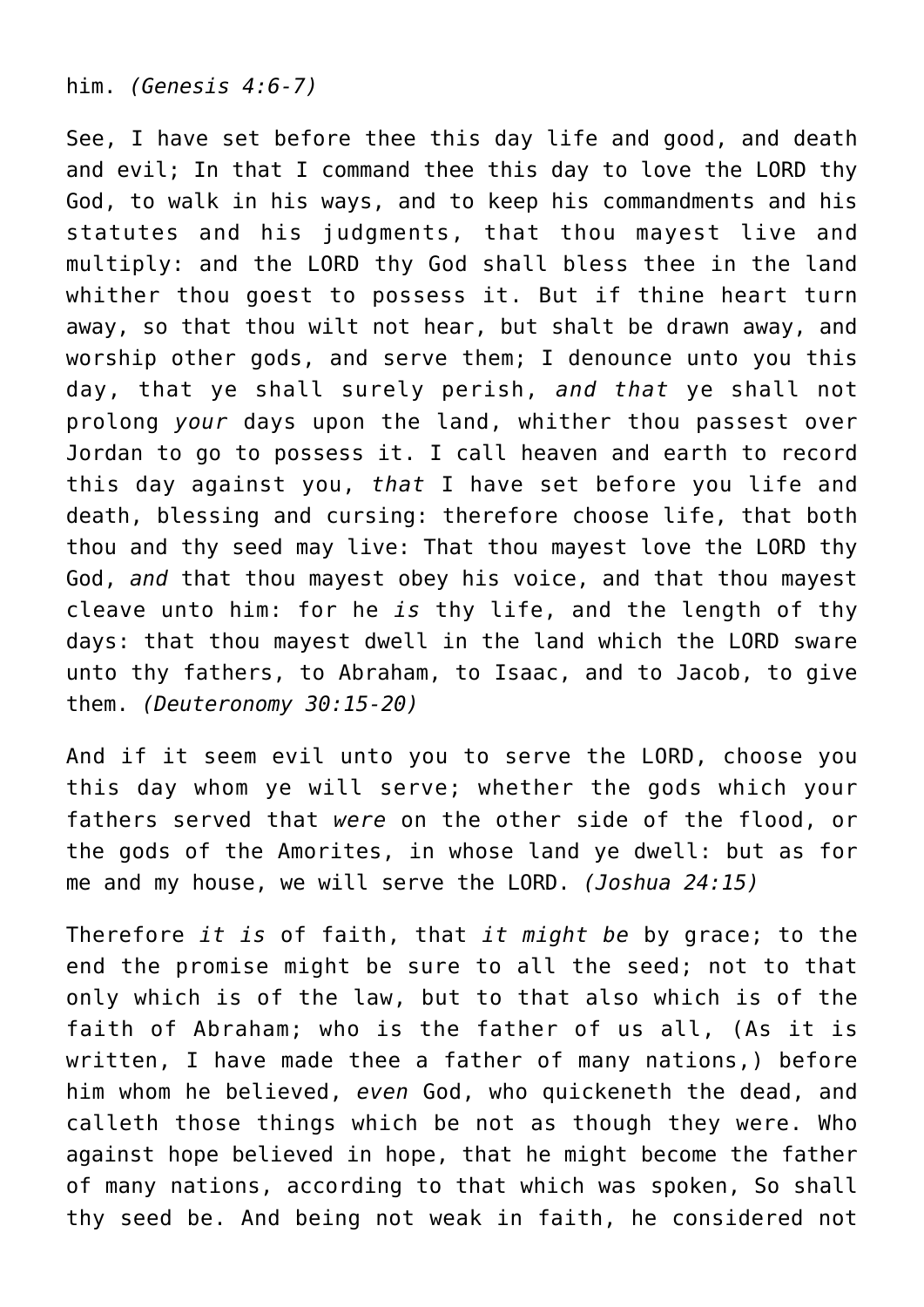his own body now dead, when he was about an hundred years old, neither yet the deadness of Sara's womb: He staggered not at the promise of God through unbelief; but was strong in faith, giving glory to God; And being fully persuaded that, what he had promised, he was able also to perform. *(Romans 4:16-21)*

Yet the LORD testified against Israel, and against Judah, by all the prophets, *and by* all the seers, saying, Turn ye from your evil ways, and keep my commandments *and* my statutes, according to all the law which I commanded your fathers, and which I sent to you by my servants the prophets. Notwithstanding they would not hear, but hardened their necks, like to the neck of their fathers, that did not believe in the LORD their God. And they rejected his statutes, and his covenant that he made with their fathers, and his testimonies which he testified against them; and they followed vanity, and became vain, and went after the heathen that *were* round about them, *concerning* whom the LORD had charged them, that they should not do like them. *(II Kings 17:13-15)*

Wisdom crieth without; she uttereth her voice in the streets: She crieth in the chief place of concourse, in the openings of the gates: in the city she uttereth her words, *saying*, How long, ye simple ones, will ye love simplicity? and the scorners delight in their scorning, and fools hate knowledge? Turn you at my reproof: behold, I will pour out my spirit unto you, I will make known my words unto you. Because I have called, and ye refused; I have stretched out my hand, and no man regarded; But ye have set at nought all my counsel, and would none of my reproof: I also will laugh at your calamity; I will mock when your fear cometh; When your fear cometh as desolation, and your destruction cometh as a whirlwind; when distress and anguish cometh upon you. Then shall they call upon me, but I will not answer; they shall seek me early, but they shall not find me: For that they hated knowledge, and did not choose the fear of the LORD: They would none of my counsel: they despised all my reproof. *(Proverbs 1:20-30)*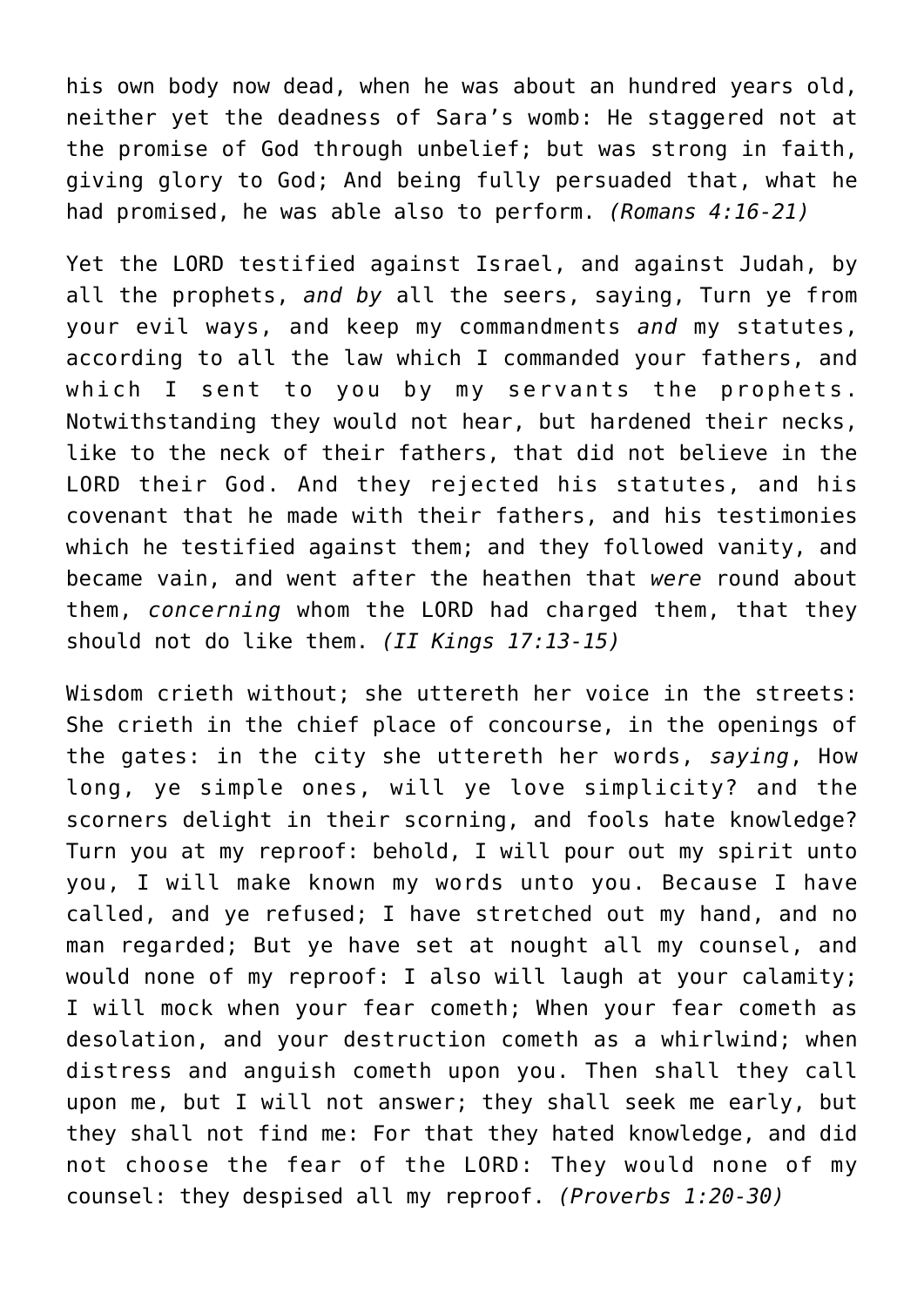Thus saith the LORD, Stand ye in the ways, and see, and ask for the old paths, where *is* the good way, and walk therein, and ye shall find rest for your souls. But they said, We will not walk *therein*. *(Jeremiah 6:16)*

Therefore, O thou son of man, speak unto the house of Israel; Thus ye speak, saying, If our transgressions and our sins *be* upon us, and we pine away in them, how should we then live? Say unto them, *As* I live, saith the Lord GOD, I have no pleasure in the death of the wicked; but that the wicked turn from his way and live: turn ye, turn ye from your evil ways; for why will ye die, O house of Israel? *(Ezekiel 33:10-11)*

The Lord is not slack concerning his promise, as some men count slackness; but is longsuffering to us-ward, not willing that any should perish, but that all should come to repentance. *(II Peter 3:9)*

The word of the LORD came unto me again, saying, What mean ye, that ye use this proverb concerning the land of Israel, saying, The fathers have eaten sour grapes, and the children's teeth are set on edge? *As* I live, saith the Lord GOD, ye shall not have *occasion* any more to use this proverb in Israel. Behold, all souls are mine; as the soul of the father, so also the soul of the son is mine: the soul that sinneth, it shall die. *(Ezekiel 18:1-4)*

The soul that sinneth, it shall die. The son shall not bear the iniquity of the father, neither shall the father bear the iniquity of the son: the righteousness of the righteous shall be upon him, and the wickedness of the wicked shall be upon him. *(Ezekiel 18:20)*

O Jerusalem, Jerusalem, *thou* that killest the prophets, and stonest them which are sent unto thee, how often would I have gathered thy children together, even as a hen gathereth her chickens under *her* wings, and ye would not! Behold, your house is left unto you desolate. *(Matthew 23:37-38)*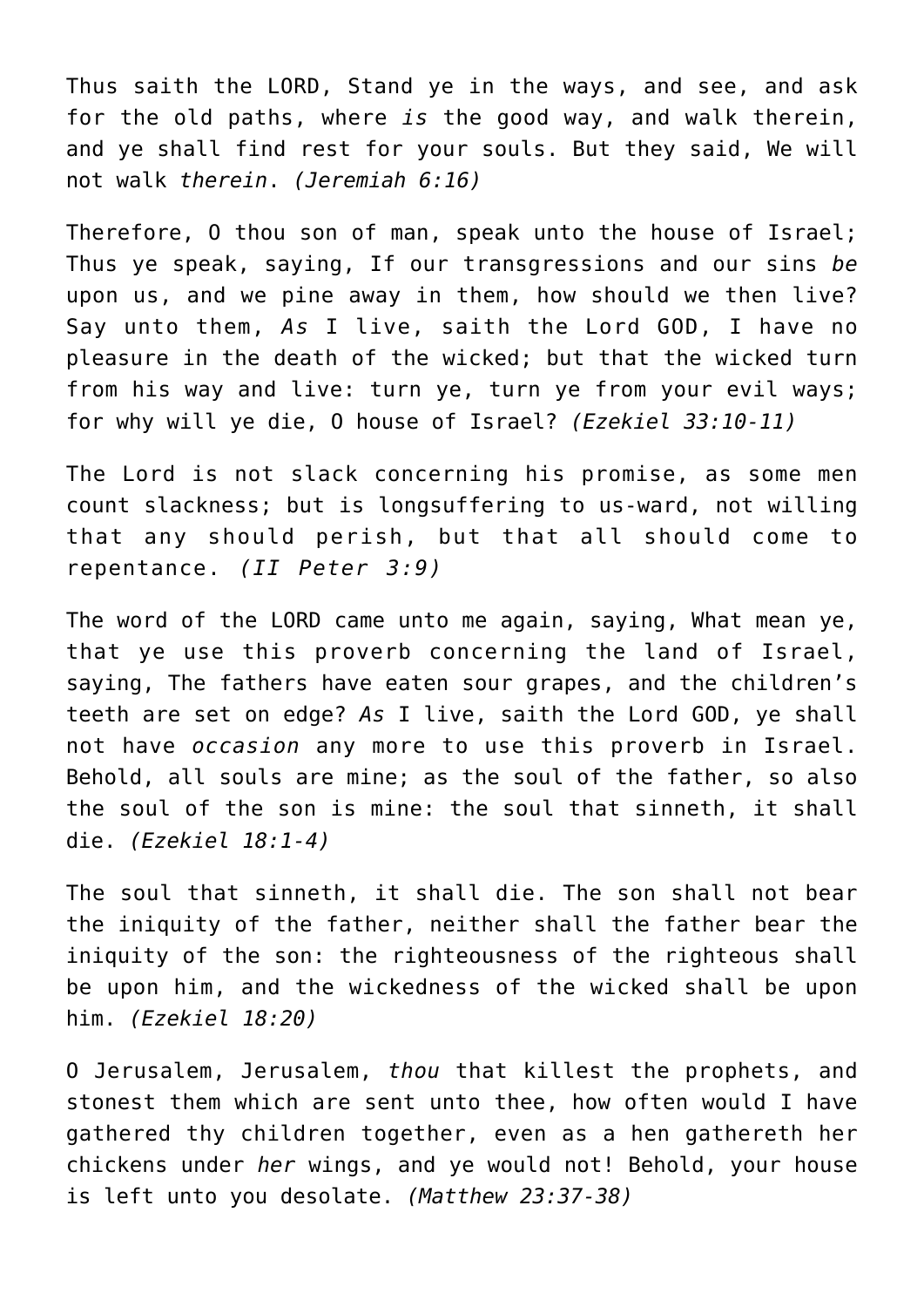Ye stiffnecked and uncircumcised in heart and ears, ye do always resist the Holy Ghost: as your fathers *did*, so *do* ye. Which of the prophets have not your fathers persecuted? and they have slain them which shewed before of the coming of the Just One; of whom ye have been now the betrayers and murderers: Who have received the law by the disposition of angels, and have not kept *it*. *(Acts 7:51-53)*

And as it is appointed unto men once to die, but after this the judgment: . . . *(Hebrews 9:27)*

For, brethren, ye have been called unto liberty; only *use* not liberty for an occasion to the flesh, but by love serve one another. For all the law is fulfilled in one word, *even* in this; Thou shalt love thy neighbour as thyself. *(Galatians 5:13-14)*

Likewise, ye younger, submit yourselves unto the elder. Yea, all *of you* be subject one to another, and be clothed with humility: for God resisteth the proud, and giveth grace to the humble. Humble yourselves therefore under the mighty hand of God, that he may exalt you in due time: Casting all your care upon him; for he careth for you. *(I Peter 5:5-7)*

Thus saith the LORD, Keep ye judgment, and do justice: for my salvation *is* near to come, and my righteousness to be revealed. Blessed *is* the man *that* doeth this, and the son of man *that* layeth hold on it; that keepeth the sabbath from polluting it, and keepeth his hand from doing any evil. Neither let the son of the stranger, that hath joined himself to the LORD, speak, saying, The LORD hath utterly separated me from his people: neither let the eunuch say, Behold, I *am* a dry tree. For thus saith the LORD unto the eunuchs that keep my sabbaths, and choose *the things* that please me, and take hold of my covenant; Even unto them will I give in mine house and within my walls a place and a name better than of sons and of daughters: I will give them an everlasting name, that shall not be cut off. Also the sons of the stranger, that join